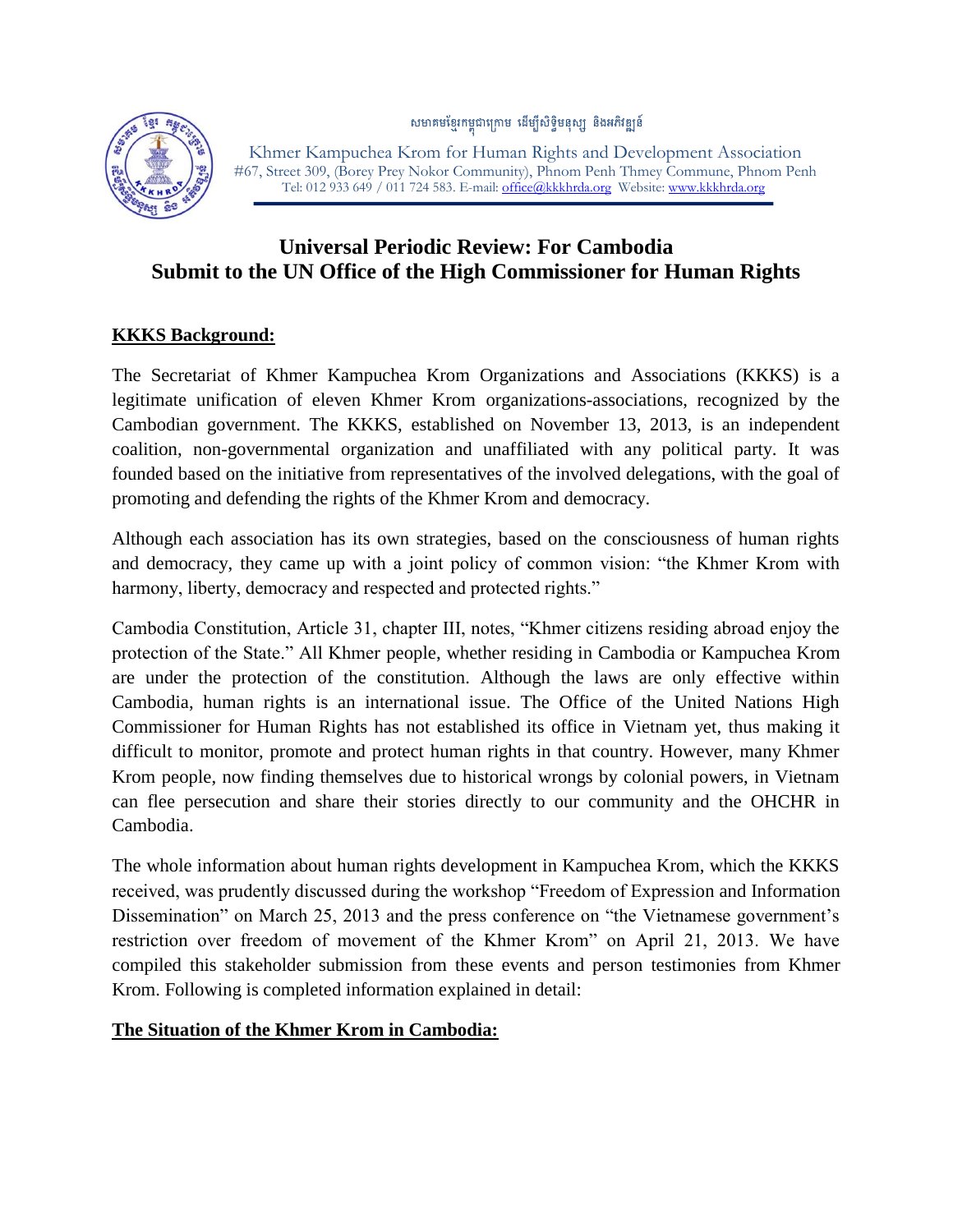Due to serious oppression from the Vietnamese authority, some of the Khmer Krom left their fatherland for Cambodia with the hope of building a better and peaceful life. However, their hope was shattered as local people and official authorities considered them illegal immigrants.

The Cambodian government has never paid any attention to practical difficulties the Khmer Krom facing, such as living in anarchic areas, lacking access to agricultural land, and earning a substantive living. The problems of domestic violence, communal disputes and the lack of consolidation also occur. High rate of illiteracy and children abandon school are on the rise. Many Khmer Krom find themselves facing structural discrimination with state practices and policies while also having challenges in communities and cities they migrate to. These problems will be shown in detail as follows:

### **Deprivation of Identity:**

Identity is a contentious issue, since local people and official authorities are regarding the Khmer Krom as illegal immigrants. They are still facing practical difficulties in trying to access the benefits of their Cambodian citizenship by applying for citizenship identity cards, birth certificates, and relevant paperwork. There is an increasing trend of Khmer Krom being asked by the authorities, who are responsible for issuing identity cards, to change their family background and their registered place of birth to a location in Cambodia. Khmer Krom are honest people and don't want to deny their true identity and participate in a corruption process of lying about their origins just to receive basic benefits entitled by law. This practice, which shows a serious violation of human rights and discrimination against race, is against the laws and illegally deprives Khmer Krom individuals of their identity.

### **Temporary Sheltering***:*

According to official data, most of the Khmer Krom arrived in Cambodia in the 1980s and 90s. Unable to receive land distribution from the government, they built their small thatched huts, with the size of 3-4 meters and small columns, which serve as living quarters for several family members along canal dikes or reservoir. They are facing imminent evictions, as the occupied land plots are slated for development. That will put them into the state of solitude and homelessness, and if they return to homeland, they will face harsh treatment from the Vietnamese government. The trend of land grabbing taking place in Cambodia is alarming with many Khmer Krom finding themselves without access to the right to housing.

### **Substantive Living:**

Living in rural and remote areas requires land for agricultural, and the lack of access to arable land makes their life tougher. The Khmer Krom supports their livelihood by transplanting and harvesting rice for the rich during growing seasons. Some choose to fulfill their right to food by illegal fishing, while others transport tax evasion goods across borders. They borrow money from the rich when summer arrives and rely on it to live through the dry season. If the Khmer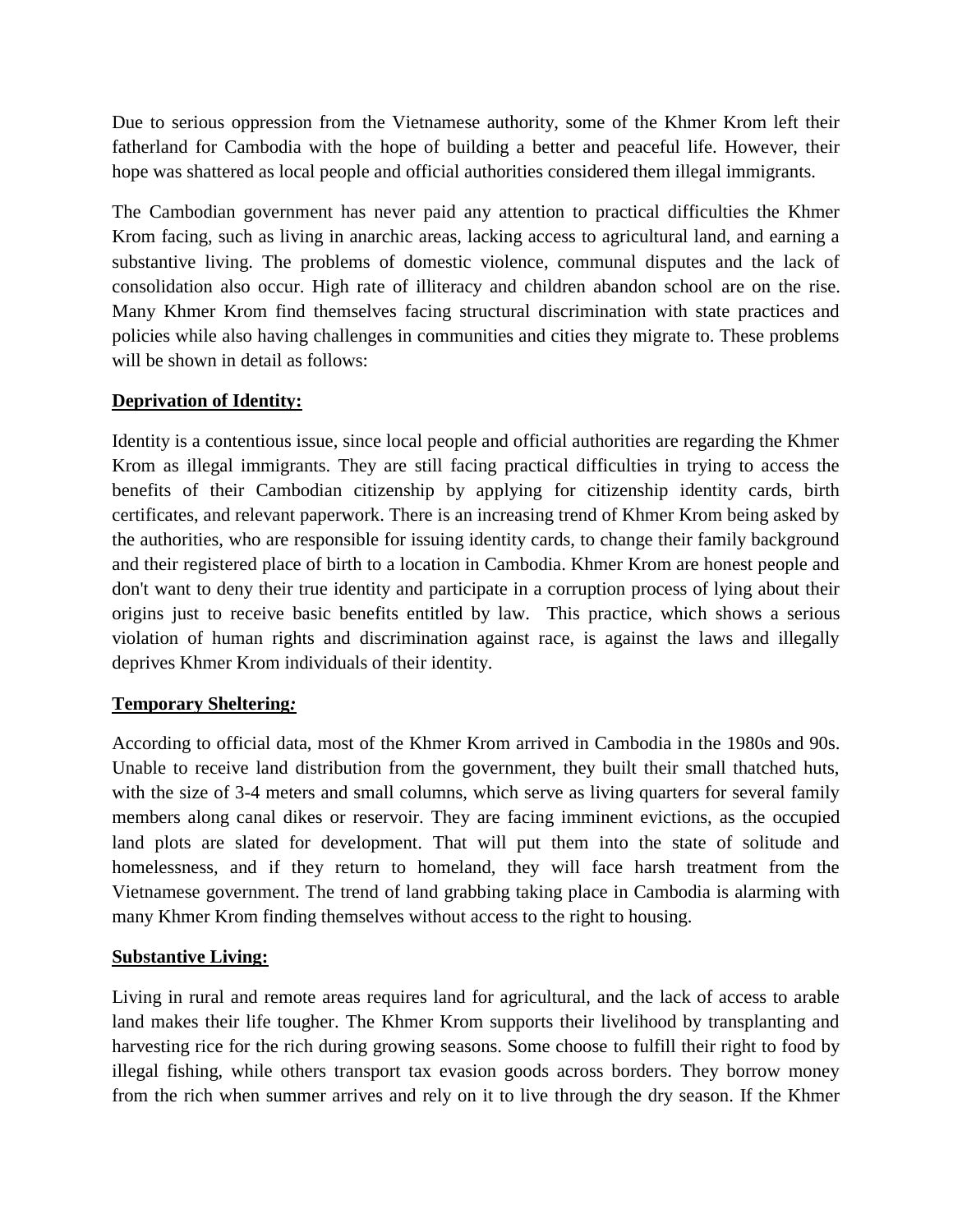Krom were able to receive basic rights, they would not be forced to endure such practices and also not be forced to leave their family for neighbor countries seeking work.

# **Domestic Violence and the Lack of Consolidation:**

Domestic abuses are common within Khmer Krom families, and those abuses are often caused by frustration associated with money, social problems and unemployment. Domestic violence is a major cause of divorces and damages of properties. There must be a state-wide campaign beyond education with resources to connect the challenges and provide opportunity to end cycle of violence. Plagued by poverty, some families only think about their own benefits without caring about mutual support or social insecurity. As a result, consolidation within community is feeble.

# **Education:**

The Khmer Krom have little access to education and learning their mother tongue is a great hurdle. There is no official school in Vietnam teaching Khmer language and classes teaching this language are always kept covert and out of authority's surveillance. Hence, the illiteracy rate is high and 95 % of women cannot read their mother tongue. In Cambodia, the majority of Khmer Krom families are unable to afford their children's basic education, because they possess no required documents such as birth certificates, identity cards etc. Some children abandon school during grade 4-5 because of financial difficulty and they have to work with their parents. There should be language schools to assist the growing number of Khmer Krom fleeing Vietnam to be able to live life of dignity in Cambodia.

# **Participation in Politics:**

The right of Khmer Krom individuals to organize peaceful meetings, political campaigns, workshops or educational courses is regularly harassed by local authorities. Nearly all activities involved with freedom of assembly came under observation and intimidation from police and authorities.

# **Conclusion:**

The KKKS concluded that those violations occurred because the Khmer Krom haven't executed their rights:

The Khmer Krom haven't been well-informed of information about the rights of indigenous peoples, development plans from government, educational opportunities and general information about situations of social and cultural affairs.

The lack of access to information stripped Khmer Krom Freedom of expression, the right to oppose and propose any plan affecting interest and identity of the Khmer Krom. The important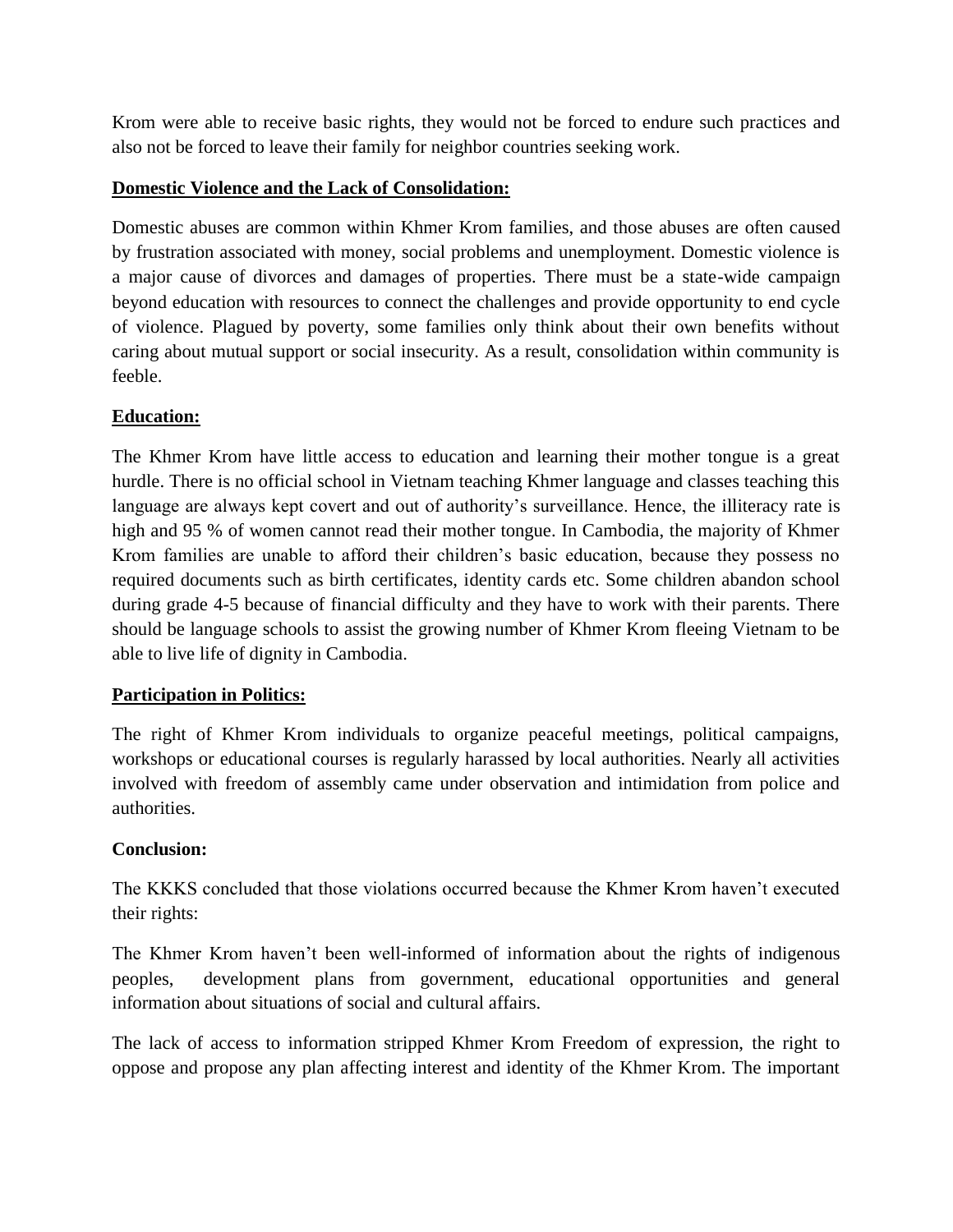principle of Free, Prior and Informed Consent must be active part of the Cambodia government in its interaction with Khmer Krom.

The right of movement is being infringed upon by the authority.

Those human rights violations are against stipulated laws:

In the royal degree from the late king Norodom Sihanouk declared all Khmer Krom individuals, regardless of their origins and have either Khmer father or mother, will be legally considered Cambodian citizens when they arrive Cambodia.

As noted in the Cambodia Constitution as well as international human rights instruments, Khmer Krom have basic civil, political, economic, social, cultural and collective rights.

Article 31 of the Constitution of Cambodia stipulates every Khmer citizen shall be equal before the law, enjoying the same rights, freedom and fulfilling the same obligations regardless of race, color, sex, language, religious belief, political tendency, birth origin, social status, wealth or other status.

Article 3 of the nationality laws mentioned that Khmer citizens who are living in foreign countries should be protected by the State through all diplomacy means. Article 4 also apply Khmer nationality to every Khmer individual regardless of the place of birth and any illegitimate child who is born from and recognized by a parent (father or mother) who has Khmer nationality.

In the Universal Declaration of Human Rights, Article 12 states that "No one is subjected to arbitrary interference in the private housing in personal, family, or correspondence, or attacks on the honor and its name. Every person has the right to protection against these interference or attacks"

Article 13 states that "Everyone has the right to process for free and have the right to residence in the border of each country." "Every person has the right to leave the country, including its and the right to return to their homeland"

Article 17 states that "Everyone has the right to the owners whether individual or collective. Their property was confiscated by the action"

Article 18 and 19 relate to the executive and respect for the rights and religion, freedom of expression and access information. Learning their culture and literature. The use of these rights without interference, as well as the freedom to receive and disseminate information and ideas through any media system and free of the border.

The issuing of the United Nations Declaration on the Rights of Indigenous Peoples explains and deepens the understanding of human rights. Article 11 states that "Ethnic execute permissions and lively tradition and their cultural habits, including the right to protect and development of its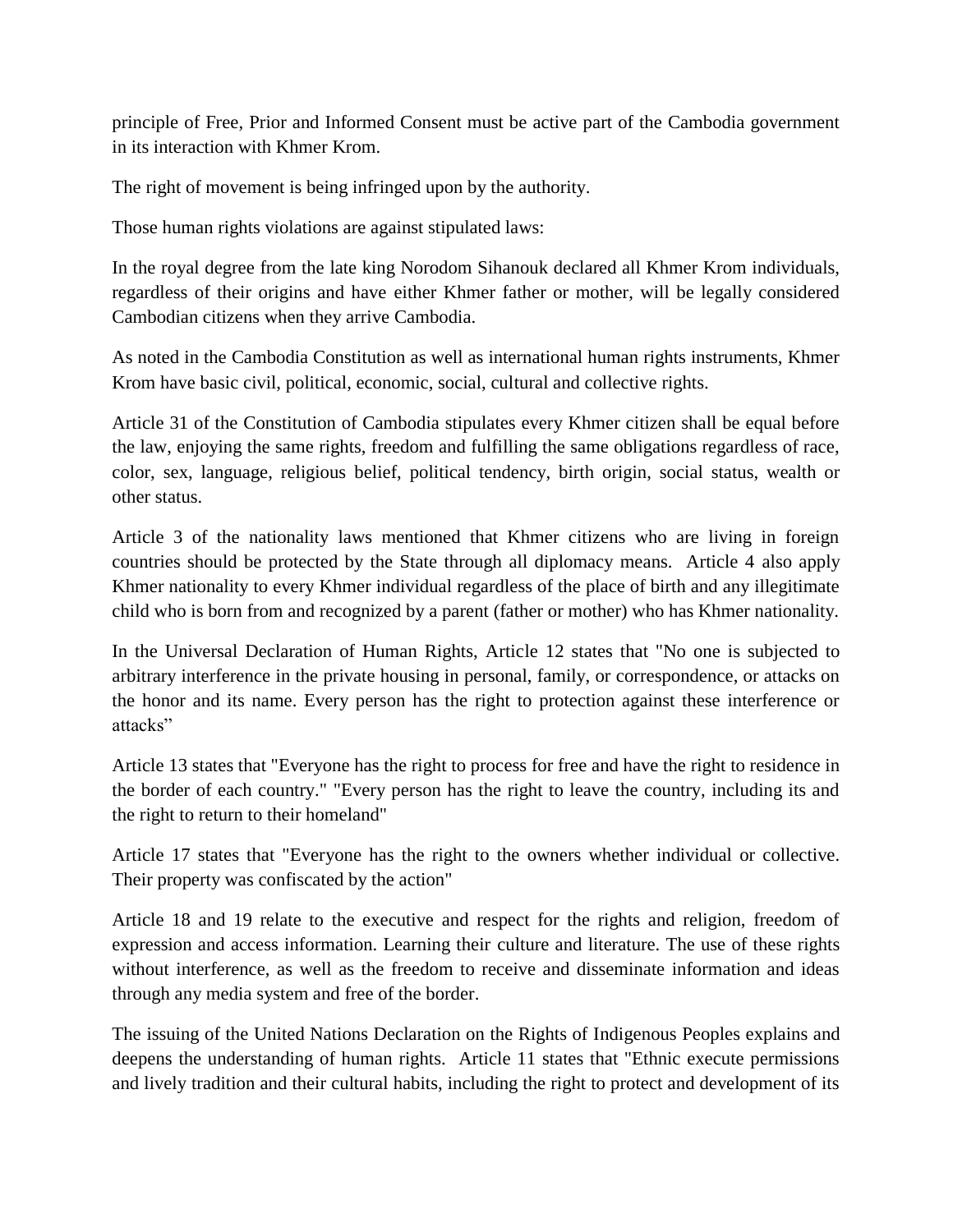cultural identity from the past, present and future, such as traditional area and the history of traditional style objects from the visual arts festival technology art performance and literature "

Article 12 states that "Indigenous peoples show executive development and traditional teaching Their religious habits festival and rights protected and the right to private use and object management for the funeral."

#### **8. Recommendations**

### **8.1 The Royal Government of Cambodia**

Cambodian people and the authorities should stop the confusion on Khmer Krom people and non-discrimination on Khmer Krom people.

Cambodian Government must recognize Khmer-Krom as refugees when they arrived at Cambodia because they flee from Vietnam seeking for refugee status. If Cambodia tactically considers Khmer-Krom refugees as Cambodia citizen, then the world will not know that Khmer-Krom escaped Vietnam because of the human rights violations committed by Vietnamese government. If Cambodian government truly considers Khmer-Krom living in Vietnam as Cambodian Citizen, then the Cambodian Citizen must work with Vietnamese government to provide Khmer-Krom special status to travel freely between Vietnam and Cambodia. Provide Khmer-Krom the Cambodian identification card and allow Khmer-Krom to have a right to vote in Cambodia.

Royal Government of Cambodia, the allies should closely cooperate and compromise with Vietnam to stop the human rights violation on Khmer krom people.

Royal Government of Cambodia should encourage its Embassy in Vietnam to take measures to protect the rights and safety Krom.

Royal Government of Cambodia Should be warm and care for Khmer Krom people on daily living who are living in the Kingdom of Cambodia and social concessions for whom at local living in temporary construction.

Royal Government of Cambodia must stop all restrictions on the Edge of when they use the right to freedom of gathering and performance.

### **8.2 International organizations and the United Nations**

International organizations to focus on areas of human rights, compassion interesting situation Krom rights.

Donor countries please check on the implementation of the human rights in ASEAN region specifically the government of Cambodia and put pressure on the Cambodian government to fully respect human rights.